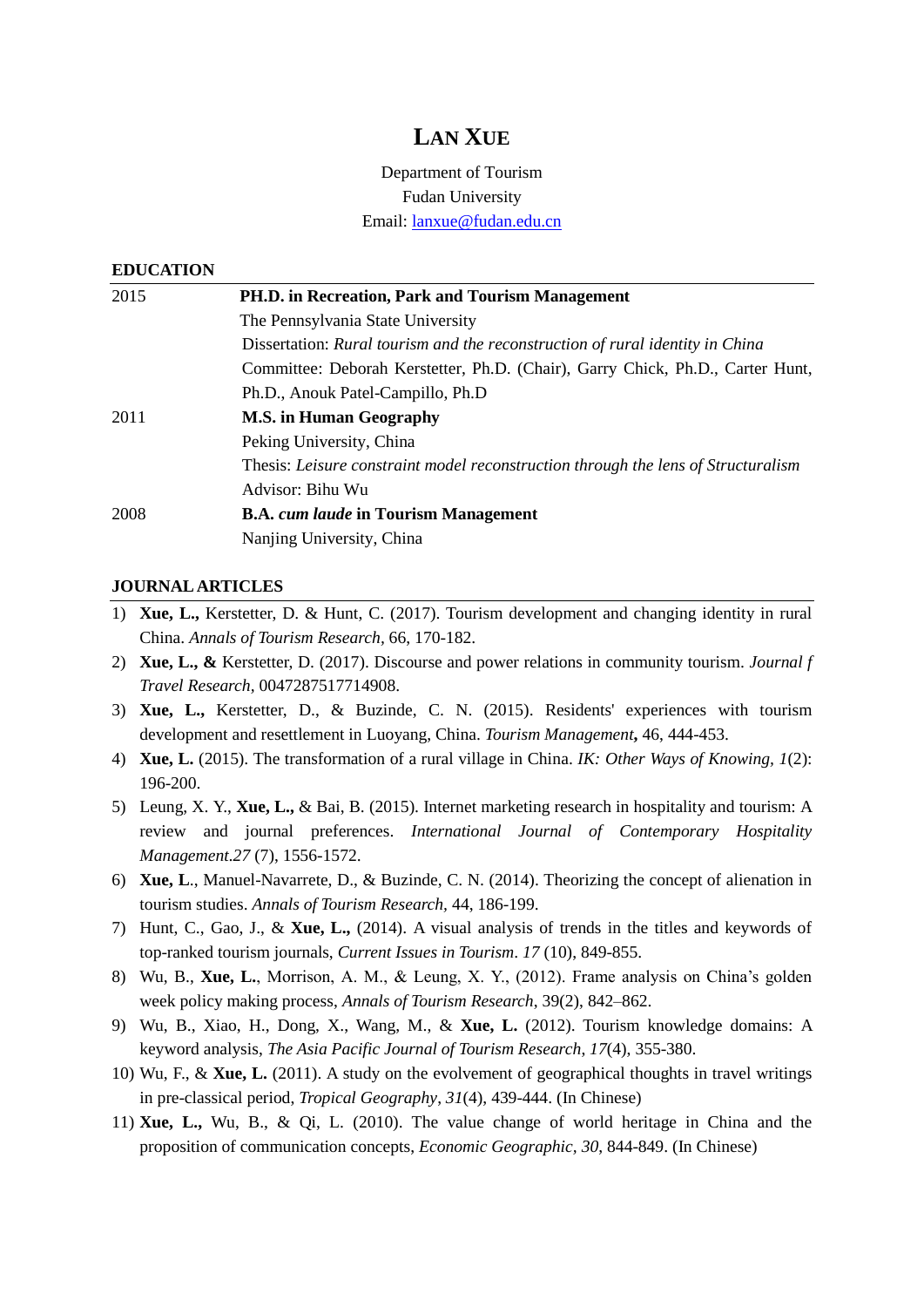## **PAPERS IN PROGRESS**

- 1) Chick, G., Hsu, Y. C., Dong, E., Yeh, C. K., Hsieh, C. M., Bae, S. Y., & **Xue, L.** Culture mediates leisure constraints and leisure satisfaction: A replication and extension. *Under review.*
- 2) Leung, X. Y., **Xue, L.,** & Han, W. Framing the sharing economy: Toward a sustainable ecosystem. *Under review*.
- *3)* **Xue, L., &** Kerstetter, D. Living a new rural life in China: From peasants to businessmen. *Almost done.*
- 4) Yang. Y., **Xue, L.,** & Jones, T**.** Magnet for tourists? A meta-analysis of tourism-enhancing effect of World Heritage Sites. *In progress.*

## **BOOK CHAPTERS**

- 1) **Xue, L.**, Gao, J., & Kerstetter, D. Neo-tribalism outside the stadium: A fluid community of tailgaters. *Neo Tribes: Consumption, Leisure and Tourism*. In press.
- 2) **Xue, L.,** Manuel-Navarrete, D., & Buzinde, C. N. (2015) Alienation, tourism. *Encyclopedia of Tourism.* Springer.

#### **CONFERENCE & INVITED PRESENTATIONS**

| 2015 | Tourism development and changing identity in rural China.                                |
|------|------------------------------------------------------------------------------------------|
|      | Penn State University Libraries and the Interinstitutional Center for Indigenous         |
|      | Knowledge, State College, Pennsylvania                                                   |
| 2015 | Tourism development and changing identity in rural China.                                |
|      | The Society for Applied Anthropology Annual Meeting. Pittsburgh, Pennsylvania.           |
| 2014 | A visual representation of titles and keywords of tourism journals using world clouds.   |
|      | Pennsylvania State University Graduate Exhibition. University Park, Pennsylvania.        |
| 2013 | Destination images of U.S. cities: A comparison of visitors' and residents' perceptions. |
|      | Travel and Tourism Research Association International Conference. Kansas City,           |
|      | Missouri.                                                                                |
| 2013 | Meanings associated with tailgating: A unique travel experience.                         |
|      | Travel and Tourism Research Association International Conference. Kansas City,           |
|      | Missouri                                                                                 |
| 2013 | The importance of tailgating in people's connection with a special place.                |
|      | Northeastern Recreation Research Symposium. Cooperstown, New York.                       |
| 2012 | Alienation, a concept for understanding tourism. Travel and Tourism Research             |
|      | Association Graduate Student Symposium. Virginia Beach, Virginia.                        |
| 2012 | Marketing research in hospitality and tourism: A review and future directions.           |
|      | Graduate Student Research Conference in Hospitality and Tourism, Auburn,                 |
|      | Alabama                                                                                  |

#### **REFEREE SERVICES**

Tourism Management Current Issues in Tourism Journal of Hospitality & Tourism Research Journal of Rural and Community Development Journal of Tourism and Cultural Change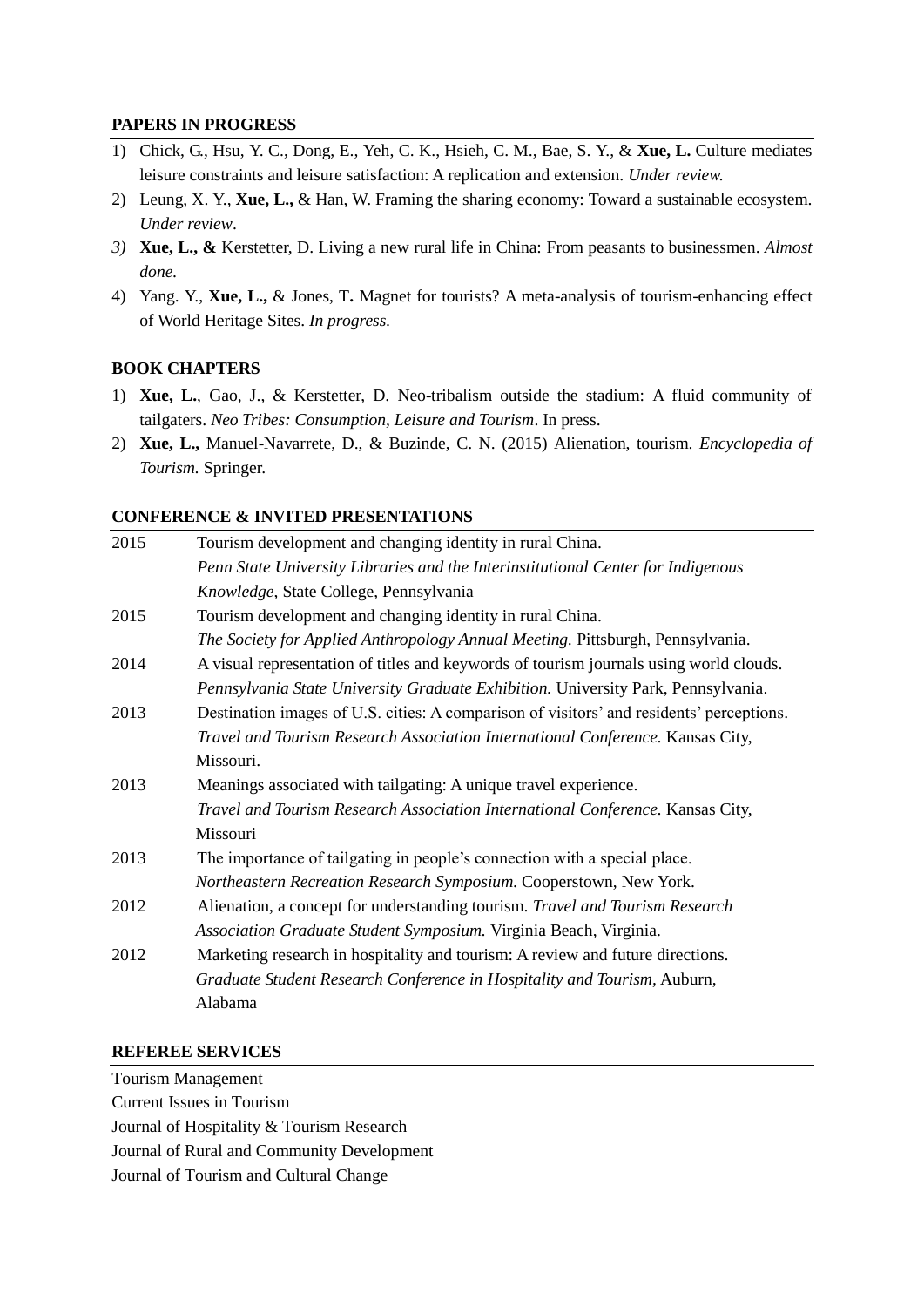Journal of Destination Marketing & Management

| 2015      | Tourism and Heritage Student Paper Competition Award, Society for Applied  |
|-----------|----------------------------------------------------------------------------|
|           | Anthropology                                                               |
| 2014      | Dissertation Award for Indigenous Knowledge, Pennsylvania State University |
| 2011-2012 | Graham Endowed Fellowship, Pennsylvania State University                   |
| 2008-2011 | Academic Scholarship, Peking University                                    |
| 2008      | Sudiyuan Scholarship, Nanjing University                                   |
| 2007      | Outstanding Debater, Meeting of the National Young Geography Scholars      |
| 2006-2007 | National Encouragement Scholarship of China                                |
| 2006-2007 | People's Scholarship of Nanjing University for Academics                   |
| 2006      | 2nd Prize, Forum of Sciences and Arts, Nanjing University                  |
| 2005-2007 | <b>Outstanding Student, Nanjing University</b>                             |
| 2005-2007 | National Scholarship of China                                              |
|           |                                                                            |

#### **HONORS & AWARDS**

#### **TEACHING EXPERIENCES**

| The Pennsylvania State University |                                                                                         |  |
|-----------------------------------|-----------------------------------------------------------------------------------------|--|
| 2014-2015                         | <i>Instructor</i>                                                                       |  |
|                                   | RPTM 120 (online course): Leisure and Human Behavior                                    |  |
|                                   | (Overall Evaluation for the instructor: $6.67/7$ in Fall 2014; $6.53/7$ in Spring 2015) |  |
| Spring 2014                       | <i>Co-Instructor</i> (with Yeqiang Lin)                                                 |  |
|                                   | RPTM 433: Program Evaluation and Research in Recreation Services                        |  |
| Fall 2013                         | Teaching Assistant and Guest Lecturer                                                   |  |
|                                   | RPTM 433: Program Evaluation and Research in Recreation Services                        |  |
| Spring 2013                       | <b>Guest Lecturer</b>                                                                   |  |
|                                   | RPTM 300: Leisure and Tourism Behavior                                                  |  |
| Spring 2012                       | <b>Teaching Assistant</b>                                                               |  |
|                                   | RPTM 120: Leisure and Human Behavior                                                    |  |

# *Peking University, China*

| Fall 2009 | <b>Teaching Assistant</b>       |
|-----------|---------------------------------|
|           | Recreation and Tourism Planning |

## **SOCIAL SERVICES**

| 2013-2014 | Secretary, RPTM Graduate Student Association, Penn State                            |
|-----------|-------------------------------------------------------------------------------------|
| 2013      | <i>Volunteer</i> , Travel and Tourism Research Association International Conference |
| 2013      | Student Judge, Pennsylvania State University Graduate Exhibition                    |
| 2012-2013 | <i>Vice President</i> , Travel & Tourism Graduate Student Association, Penn State   |

# **LANGUAGES**

English (fluent), Chinese (native)

## **COMPUTER SKILLS**